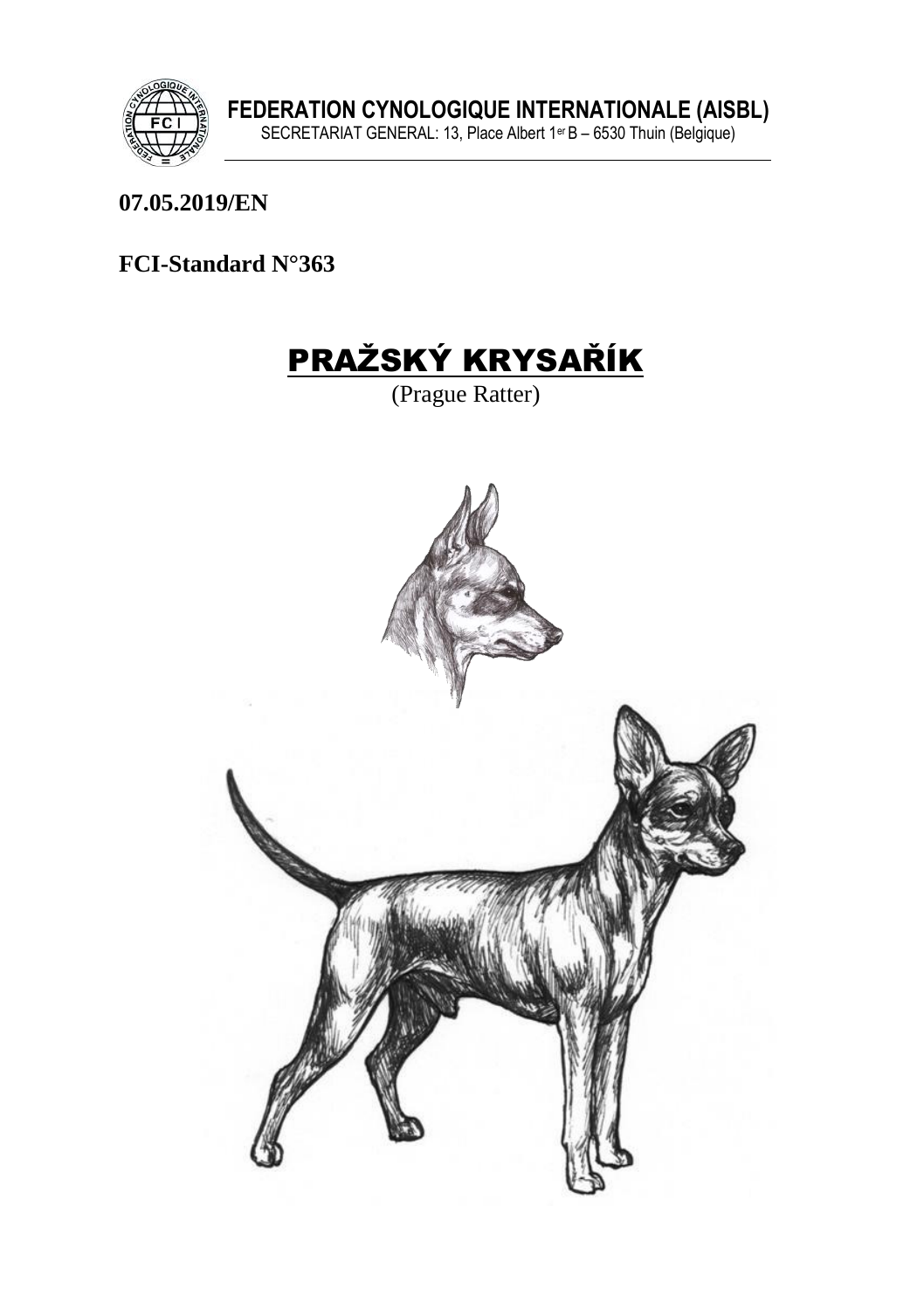**TRANSLATION**: Renata Cizmarova, Helena Jankova. Revised by Renée Sporre-Willes. Official language /EN.

**ORIGIN**: Czech Republic.

#### **DATE OF PUBLICATION OF THE OFFICIAL VALID STANDARD**: 20.02.2019.

**UTILIZATION**: Companion dog.

FCI-CLASSIFICATION: Group 9 Companions and Toy Dogs. Section 9 Continental Toy Spaniel, Russian Toy & Prague Ratter Without working trial.

**BRIEF HISTORICAL SUMMARY:** Historically, this breed has been known since the remote past of the Czech state. Because of its small size, quick movement and highly developed sense of smell it was used for killing rats (which gave it the name "Krysařík" = Ratter). This quality was gained during its long historical development. This small active dog was often seen at aristocratic feasts of Czech kings at the Prague castle. It adorned courts of Bohemian aristocracy and as a gift from Bohemian kings it came to other European rulers and later to the ordinary citizens. The search of historical facts resulted in proofs that this breed really is of Bohemian origin and can be traced to the early history of the Czech nation. In 1980 its regeneration successfully started. Pražský krysařík is again a favourite pet that lives as a family dog and is becoming popular also in many other countries worldwide.

**GENERAL APPEARANCE**: A small smooth-haired or medium long coated dog with an almost square and compact body. Despite its small size it is a very active, alert and lively dog. Sexual dimorphism should be clearly defined.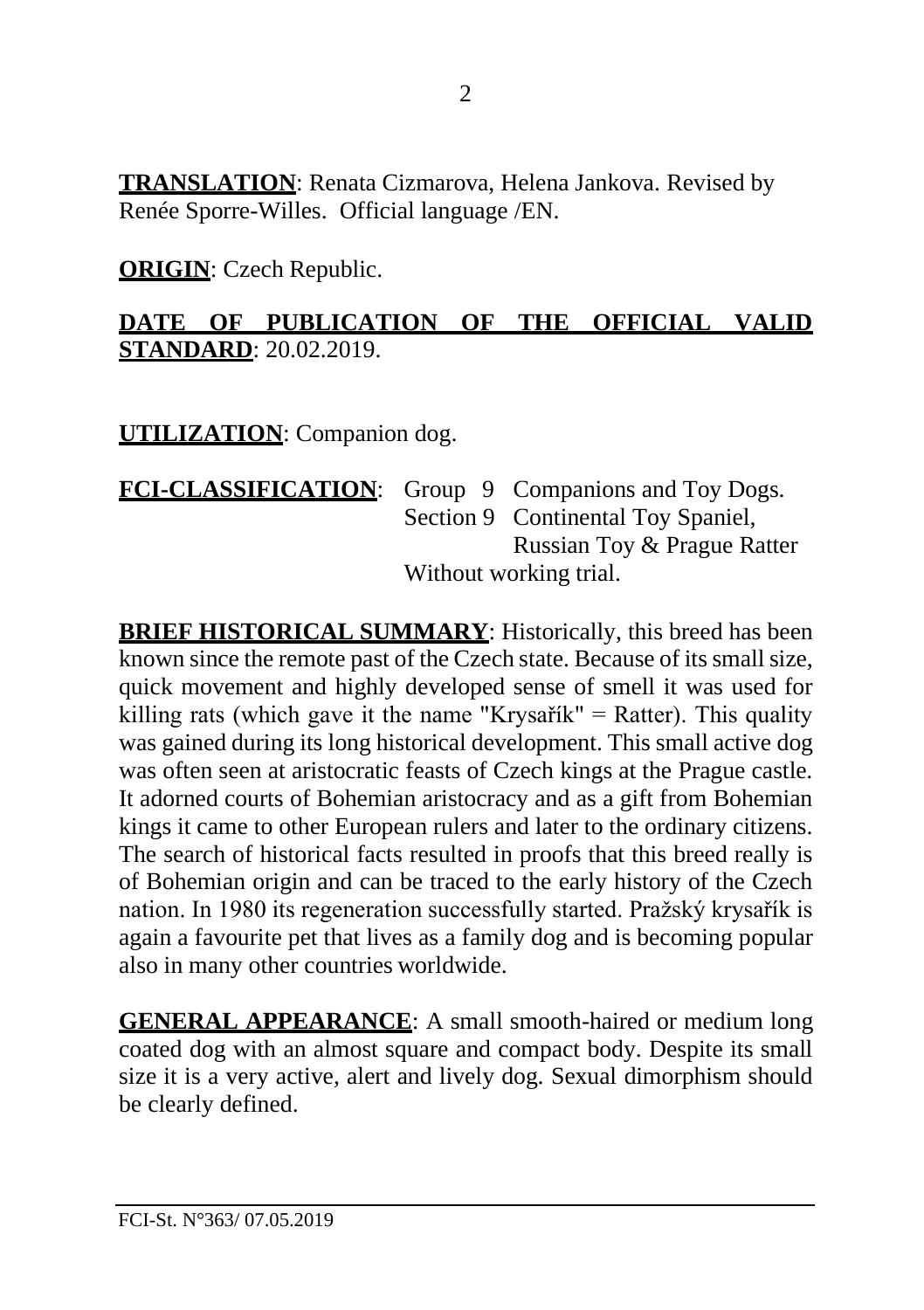## **IMPORTANT PROPORTIONS**:

Relation of height at withers to length of body (measured from point of shoulder to point of buttocks) should be 1:1.05. Females may be slightly longer.

Depth of chest should be in ideal case half of height at withers.

Skull width should be identical to skull length. The skull must not be wider than longer.

Muzzle should be one third up to less than one half of the total length of the head with distinct stop.

*These proportions should be considered as ideal ones, but the general appearance is more important.*

## **BEHAVIOUR / TEMPERAMENT**:

Gentle, curious and affectionate. Quick with good movement and steady pace. By nature slightly reserved towards strangers but very friendly in the family. With natural nobility and character.

#### **HEAD**

#### CRANIAL REGION:

Skull: In profile rounded, not parallel with muzzle, occiput is visible. Eyes are set wide apart. Skin on skull has no folds and is coated with short and fine hair.

Stop: Distinct.

## FACIAL REGION:

Nose: Fully pigmented, and colour according to coat colour.

Lips: Close-fitting, firm and closed lip corners. Lip edges fully pigmented and colour according to coat colour.

Jaws/Teeth: Firm and converging to muzzle. Regular scissor bite. A full dentition is preferred.

**EYES**: Dark, colour according to colour of the coat. Medium sized, rounded, no exaggerated bulging and set wide apart. Lids tight-fitting and well pigmented.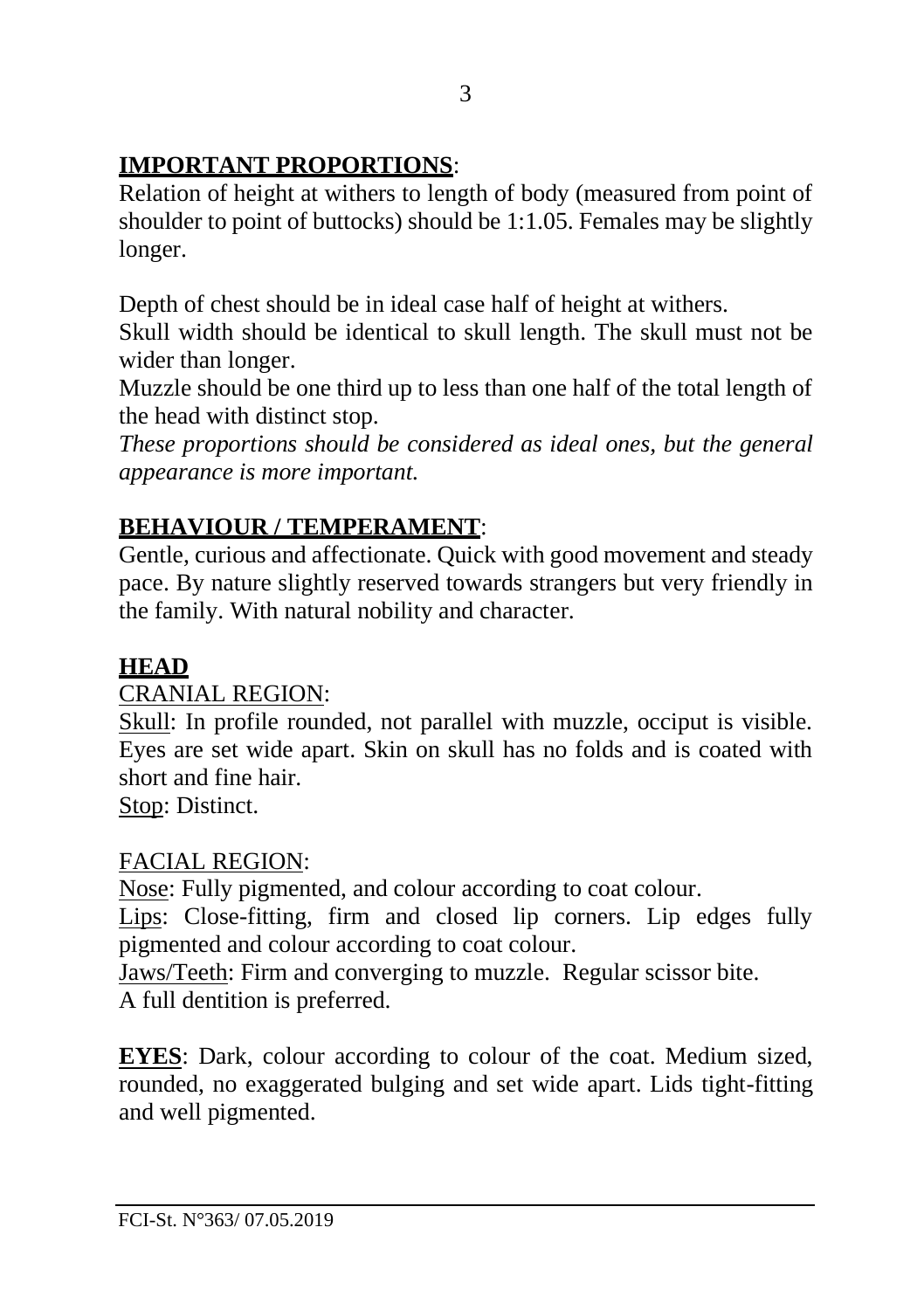**EARS**: Set at the back of the head, triangular, firm, naturally erected, carried in a gentle angle to the sides.

**NECK**: Neck without folds, gracefully curved and sufficiently long, at correct angle to body and head.

#### **BODY**

Top line: Level and firm*.* 

Withers: Slightly visible.

Back: Short, straight, firm.

Loin: Short, well coupled.

Croup: Gently inclined, sufficiently long.

Chest: Oval in cross-section. Chest depth forms 45 – 50% of the height at the withers.

Underline and belly: Abdomen is slightly tucked up, between abdomen and loins clearly merging into drawn-in flanks.

## **TAIL**:

Set at the level of back, sporadically docked in country of origin. If not docked, it should reach no further than the hock joint. Firm tail, it gets narrower to the tip.

The tail is straight half way up and carried slightly upright. When the dog moves it is carried higher, it can be curved over the back in a semicircle.

#### **LIMBS**

#### FOREQUARTERS:

General appearance: Viewed from the front, straight and parallel legs, they should not stand too wide.

Shoulder: Muscular, laid back and close to the chest.

Upper arm: Straight, muscular.

Elbow: Close to body and straight. Turned neither in nor out.

Forearm: Adequately strong, straight.

Metacarpus (Pastern): Viewed from the front, a fluent continuing of forearm. Viewed from the side slightly inclined, strong.

Forefeet: Round, firm, with well arched, tight toes, nails dark.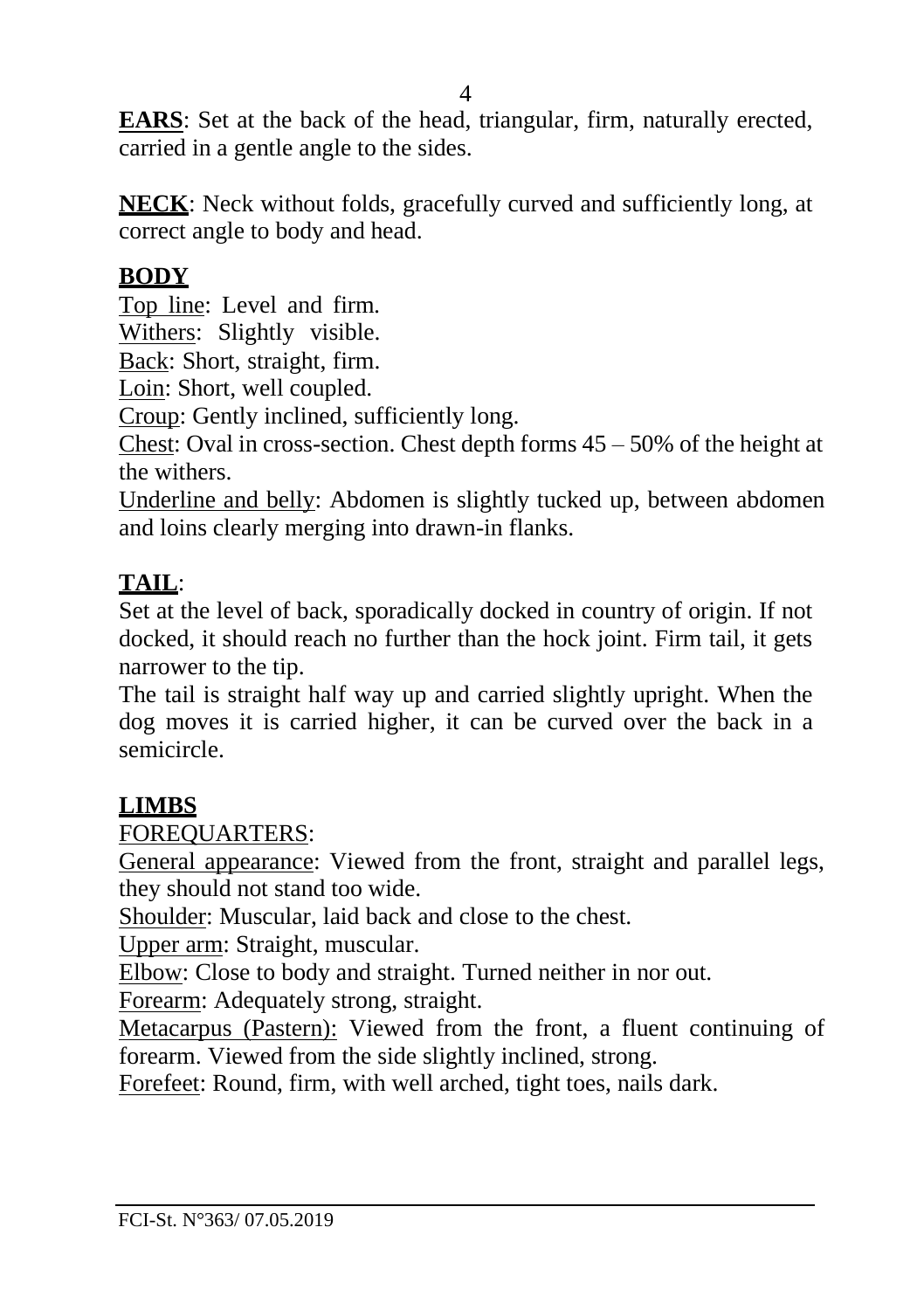#### HINDQUARTERS:

General appearance: Muscular and enough angulated viewed from the side. Viewed from behind, the dog should stand solidly, legs parallel and not too wide apart.

Thigh: Adequately muscled.

Stifle joint (Knee): Well angulated.

Lower thigh: Proportionally muscled.

Hock joint: Well angulated.

Metatarsus (Rear pastern): Strong and straight.

Hind feet: Slightly oval, firm, arched tight toes. Nails dark.

**GAIT / MOVEMENT:** Balanced angulations in front and rear will produce steady, flowing, parallel, light movement. Pads must not drag along. Trot should be ground covering.

**SKIN**: Skin is tough, strong, firm and fits tight to body. Pigment according to the colour of the coat.

## **COAT**

Hair:

1) Short, glossy, fitting close to body, thick, without bald places. Head is usually coated with thinner and shorter coat than the body.

2) Moderately long, fringes on ears, quarters, tail and slightly longer on the chest.

Colour: Black, brown or blue with tan-markings including their dilutioned variations (in any shade, from very pale to very rich). Yellow recessive colour (with pale pigmentation) and red in most rich shades. These are without tan-markings. Black and tan merle and brown and tan merle.

Tan-markings are preferably a deep reddish tan, except in the blue varieties where it is paler according to the genetic make-up.

Tan-markings are found above the eyes, on cheeks, on chest and on the pasterns and feet, also at inner side of the hindquarters and under the root of the tail. On the fore chest it forms two similar and separated triangles.

Pigmentation on nose, eye- and lip-rims are according to coat-colour, but deeper pigmentation is preferred.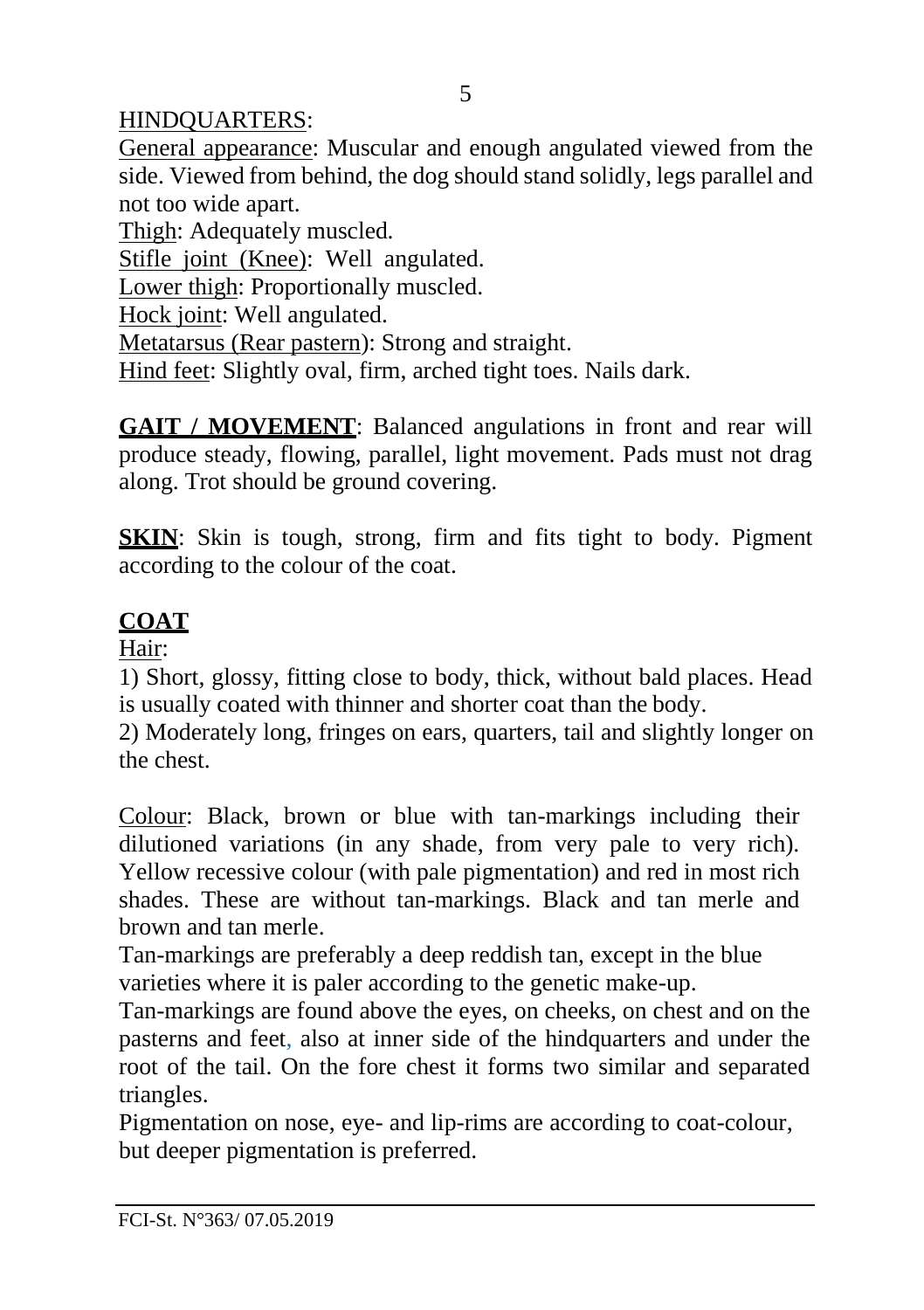#### **SIZE AND WEIGHT**:

Height at the withers: Males and females: 21–23cm (tolerance +/- 1cm) Weight: Males and females: optimal approx 2.60 kg

# **FAULTS**

Any departure from the foregoing points should be considered a fault and the seriousness with which the fault should be regarded should be in exact proportion to its degree and its effect upon the health and welfare of the dog.

- Long body with short legs.
- Narrow or insufficiently arched skull.
- De-pigmented nose.
- Asymmetrical bite.
- Missing incisor.
- Slightly arched back and loins, soft back.
- Permanently curled tail, or tail closely laying to one side, low-set tail.
- Feet slightly turning out or inwards.
- Excessive, not clearly defined tan-markings on head, abdomen and on the chest.
- Black hairs in the tan-colour.
- Big white spot on the chest (more than  $1 \text{ cm}^2$ ).
- White spots on toes.
- The occurrence of blue color in eye up to 50% of the area for merle coloring.
- Size over 24cm or under 20cm.

# **DISQUALIFYING FAULTS**:

- Aggressive or overly shy dogs.
- Any dog clearly showing physical or behavioural abnormalities.
- Open fontanel.
- Apple shaped head. Too short in muzzle.
- Overshot bite.
- More than 4 teeth missing (except P1 and M3), 2 or more incisors missing.
- Blue or predatory eye (very pale yellow).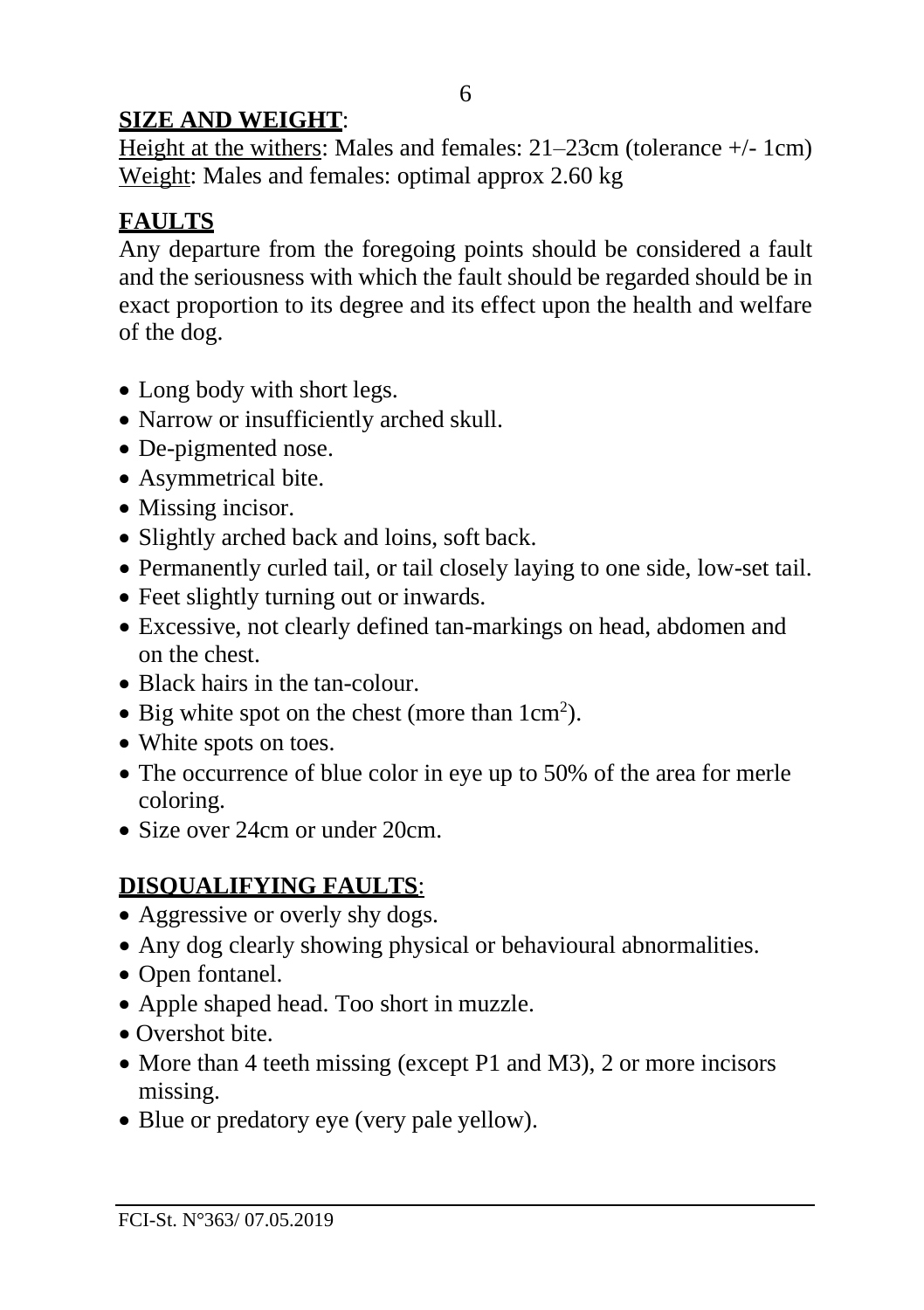- Hanging ears.
- Strongly arched back and loins (roached).
- Bald spots on any part of the body.
- Tan-marked dogs lacking tan-markings on the head.
- Large white mark on the chest, more than  $2 \text{cm}^2$  and white markings anywhere on body or legs.
- Excessive black overlay obscuring the tan-markings.
- The occurrence of blue color in eye over 50% of the area for merle coloring.
- Size over 26cm or under 18cm.

# **N.B.**:

- Male animals should have two apparently normal testicles fully descended into the scrotum.
- Only functionally and clinically healthy dogs, with breed typical conformation should be used for breeding.